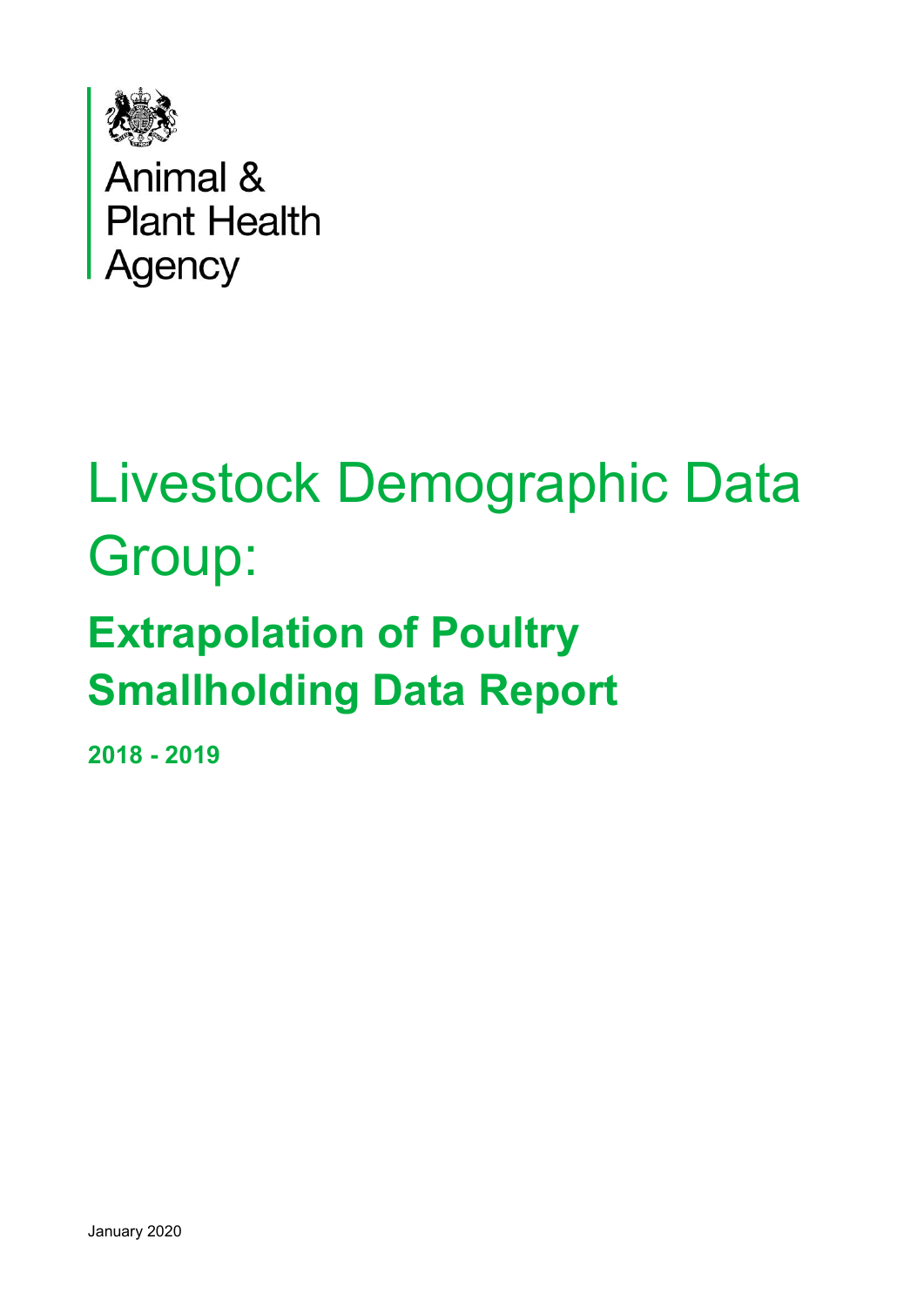

© Crown copyright 2020

You may re-use this information (excluding logos) free of charge in any format or medium, under the terms of the Open Government Licence v.3. To view this licence visit [www.nationalarchives.gov.uk/doc/open-government-licence/version/3/](http://www.nationalarchives.gov.uk/doc/open-government-licence/version/3/) or email [PSI@nationalarchives.gsi.gov.uk](mailto:PSI@nationalarchives.gsi.gov.uk) 

This publication is available at [www.gov.uk/government/publications](http://www.gov.uk/government/publications) 

Any enquiries regarding this publication should be sent to us at

Department of Epidemiological Sciences Animal and Plant Health Agency Weybourne Building, Level 2, Area F Woodham Lane, Addlestone, Surrey, KT15 3NB [LDDG@apha.gov.uk](mailto:TBSecretariat@apha.gsi.gov.uk) [www.gov.uk/apha](http://www.gov.uk/apha) 

The Animal and Plant Health Agency (APHA) is an executive agency of the Department for Environment, Food & Rural Affairs, and also works on behalf of the Scottish Government and Welsh Government.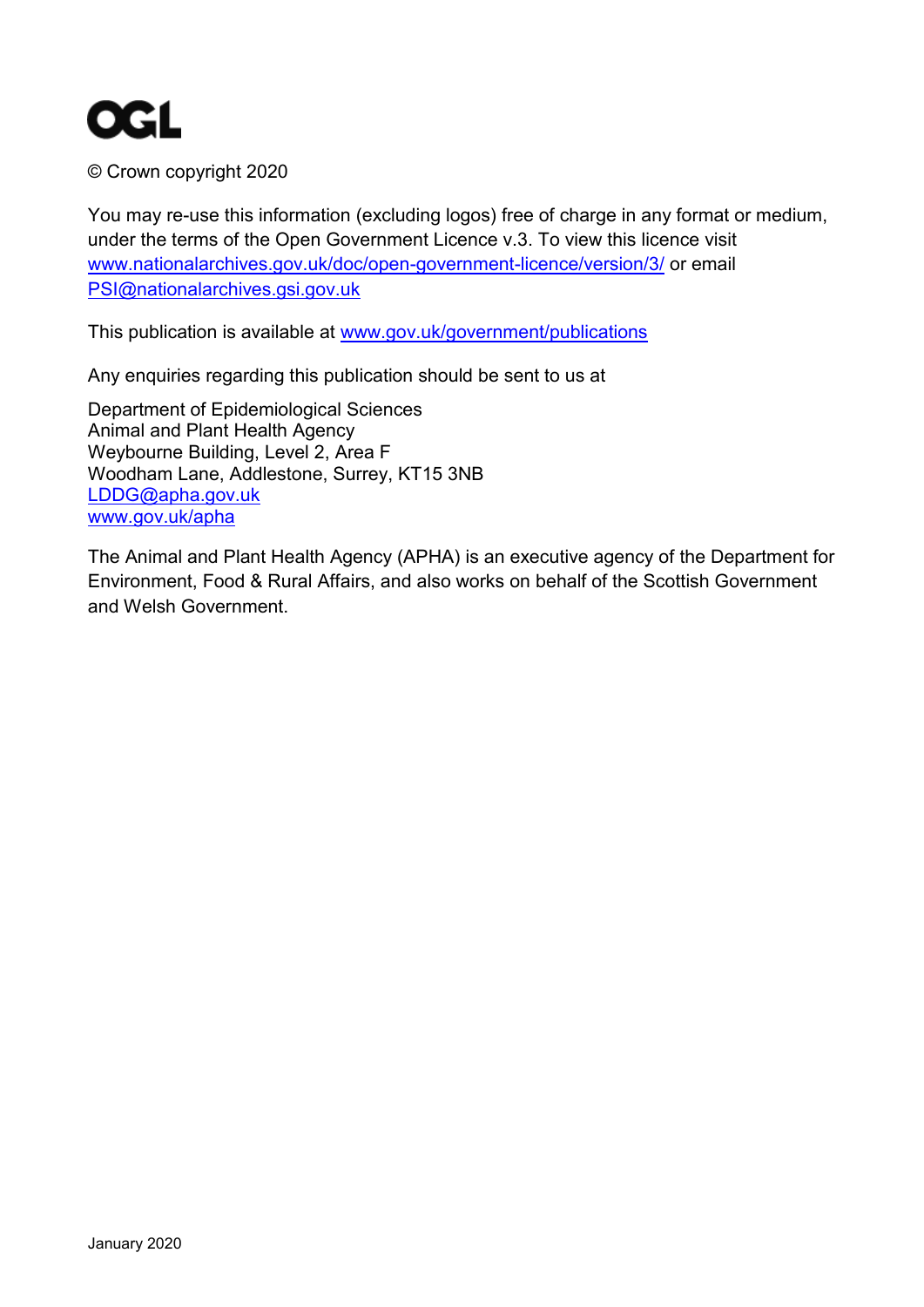#### **Contents**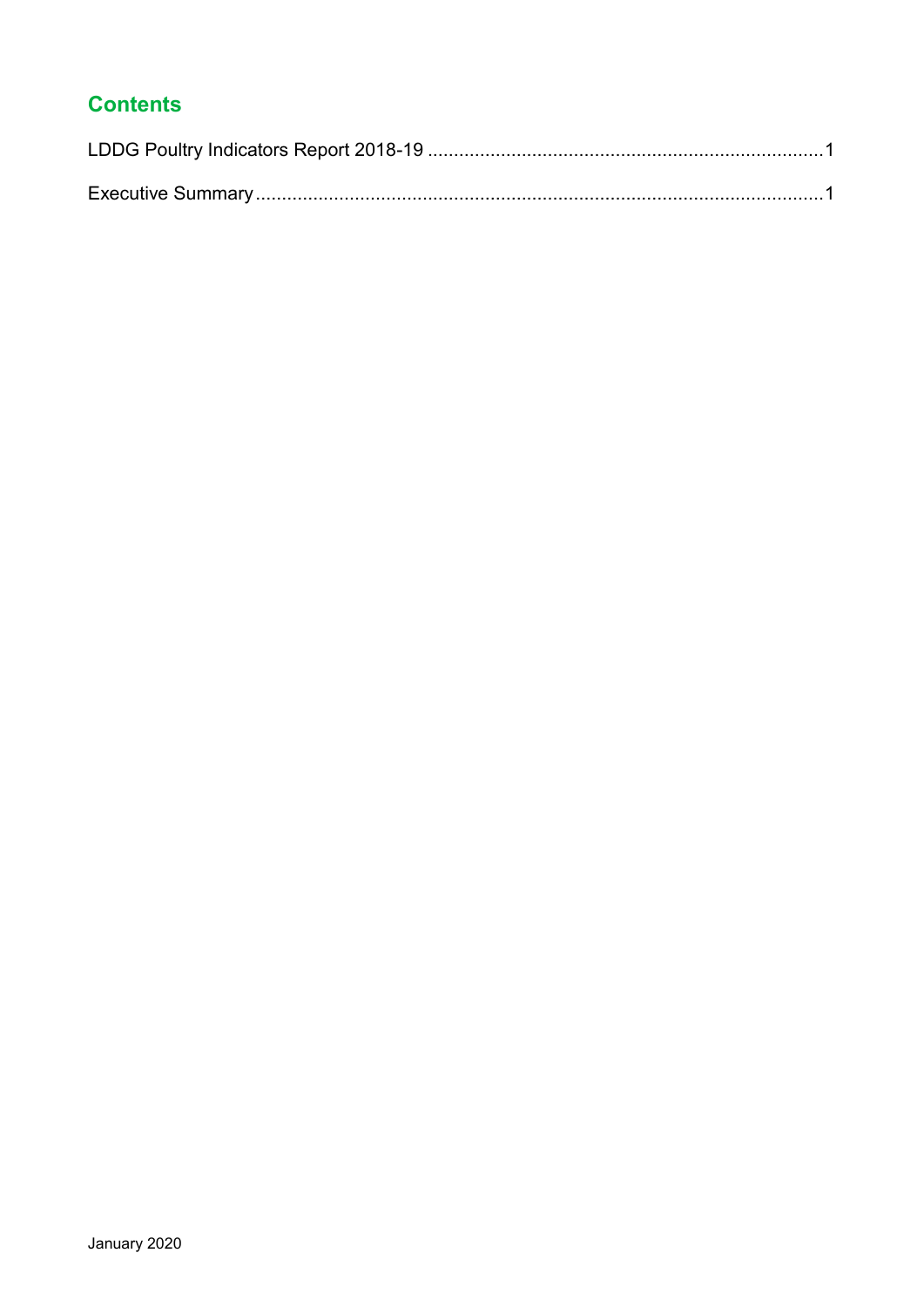## <span id="page-3-0"></span>**LDDG Poultry Indicators Report 2018-19**

A report of work done within APHA Contract G 2018-19

Report prepared by:

Lauren Perrin, Department of Epidemiological Sciences (DES), APHA Adam Brouwer, Department of Epidemiological Sciences (DES), APHA

### <span id="page-3-1"></span>**Executive Summary**

Demographic poultry data for smallholdings within Great Britain is limited, due to noncompulsory registration for poultry keepers with less than 50 birds. From the 17 Highly Pathogenic Avian Influenza H5N8 and Low Pathogenic Avian Influenza H7N7 outbreaks between 2014 and 2017, restrictions were enforced within a specific radius of the outbreak. Foot patrols were conducted in these areas, known as protection zones, to establish the total number of poultry premises within the United Kingdom. Foot patrols provide a far more accurate representation of this number, but they are labour intensive and thus not realistic to conduct throughout the country. Therefore, this project aimed to use the data collected from these foot patrols, to investigate the extrapolation of poultry smallholding data to give an approximation of the number of poultry smallholdings in Great **Britain** 

The project used two approaches, initially looking for statistical relationships between human demographic, geographic, social and economic factors and the presence or absence of smallholdings. Whilst this approach using human census data at 'ward' level wasn't able to provide robust estimates of smallholdings, it did provide evidence as to which factors were correlated which was then used in the next method. In the second approach, the model was rerun at the Great Britain level and was altered to use a comparative analysis, where each Great Britain ward was matched to a ward in the protection zones. At the Great Britain level, there were 412,472 extrapolated smallholdings with an average of 1.81 smallholdings per ward, with a medium number of 2,062,360 birds. This was extrapolated to the county level, proving a total estimate of 350,001 smallholdings in England, with a medium value of 1,750,005 birds. Wales and Scotland presented 40,717 and 21,754 smallholdings with a medium value of 203,585 and 108,770 birds, respectively. There are clear differences between the extrapolated numbers between the nations, with Scotland having approximately half the number of smallholdings than Wales, despite a much larger population. This is likely due to Scotland's population being largely located in cities, as opposed to Wales, where there is a greater proportion of rural living. It could also be due to the methodologies used to extrapolate this data; smallholdings were constrained due to unsuitable land, and Scotland had a particularly higher proportion of unsuitable land (65.4%), compared to 13.1% and 33.1% in England and Wales, respectively.